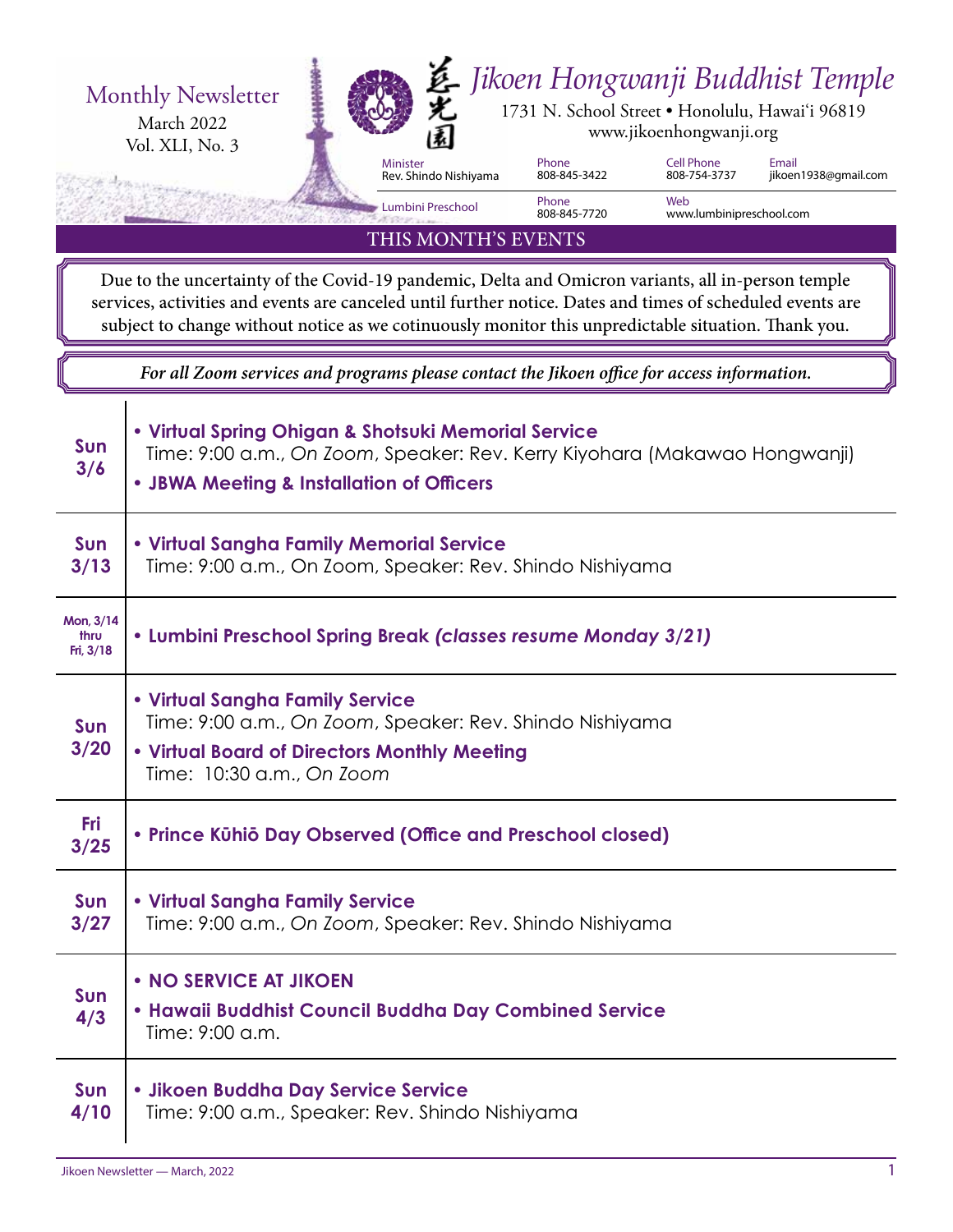# MINISTER'S MESSAGE *Rev. Shindo Nishiyama*

### *As You Are A Poem by Rev. Shindo Nishiyama*

The rain falls, nurtured by the earth and swaddled by sunlight, blooms. Soon, the flower will wilt and return to the earth, bringing forth new life. Not by anyone's request, nor by anyone's desire, this flower blossoms while, at the same time, it withers away. This is something that lies beyond our realm of logic and reason.

We are born, we live, and our lives come to an end. We are not born because we want to be born, and we don't die simply because we wish for it. This lies beyond our ability to pragmatize, reason, or calculate. Birth, life, and the approach of death, our limited, temporary lives become limitless in the embrace of the Amida Buddha. Namoamidabutsu.

# **そのまま** 作者:西山真道

雨が降り、土に育てられ太陽の光に包まれて花が咲 く。

やがて花も枯れて土に戻り、新たな命を生み出す。

誰も頼んでいないのに、誰も望んでいないのに、花は 咲きながら枯れていく。そこには私たちの計らいを超 えた世界がある。

私達も又、生まれ、生きてそして命を終わっていく。自 分で生まれたいと生まれたわけでもないのに。自分 で死にたいと願うことがないのに。そこには私の計ら いを超えた世界がある。生まれ、生き、そして終わって いく限りある命を限りない命の仏様が抱き取ってくだ さる。唯々、南無阿弥陀仏

# 

# *My Life Story*

According to my family history, our family temple was established by a distant ancestor who was a samurai of low rank from the Tachibana Clan which is now based in Yanagawa City in Fukuoka. The job of this low-ranking samurai was to collect taxes from farmers and fishermen; however, he abandoned his samurai status and was ordained as a Zen priest at the end of the Edo Era.

Just imagine, if my Nishiyama ancestor continued to serve as samurai, I would not be a minister today. Instead, I may have become Shogun! Anyway, I truly appreciate the first person in my family who decided to encounter Buddhism. I am a person of the Buddha Dharma because of him.

I was born in Fukuoka, Japan, in 1962, one of the five children of Rev. Tenshin Nishiyama, Resident Minister and Head of Shirasagi Preschool, and Sumie Nishiyama, Preschool Director. My father was drafted by the Nippon Imperial Army and sent to a Kagoshima Regiment in Kyushu in 1943. He was almost sent to Okinawa in January 1945; however, he did not go because of the shortage of cargo ships to carry troops. Most of the boats were lost to U.S. submarines and air attacks. His regiment remained at the Kagoshima Army base until the war ended.

My father told me that most of the higher-ranking officers disappeared after August 15, 1945. There were only about 200 lower-ranking soldiers left. My father was the only person left who had the authority to order the soldiers to disband and go home. He opened the warehouse that stored supplies for officers and gave them all to the soldiers to take back to their homes. He told me that when the soldiers saw the supplies they were surprised because there were so many extravagant items such as oil, sugar, salt, white rice, miso, cookies, canned meat, sake, tobacco, whisky, and other luxury goods! The lower-ranking soldiers had only poor-quality food and no luxury goods on the base. They were upset that higherranking officers kept these luxury items to themselves! After my father ordered the dismissal of all the soldiers, he burned documents and destroyed the equipment in the communication rooms. Then he left for his home in Fukuoka.

There was no working transportation system due to air raids, so everyone returned home on foot. He remembered clearly that his parents welcomed him with tears and were overjoyed with the omiyage of military food he brought for them. My father was around 25 years old at that time.

He married Sumie after the war in 1946 and opened a temple for war orphans. Many children lost their families due to two major air raids in my hometown of Omuta City in 1945. The orphans had no place to stay and no food to survive. The children fled to the countryside where my family's temple was located. My mother

*(continued on page 3)*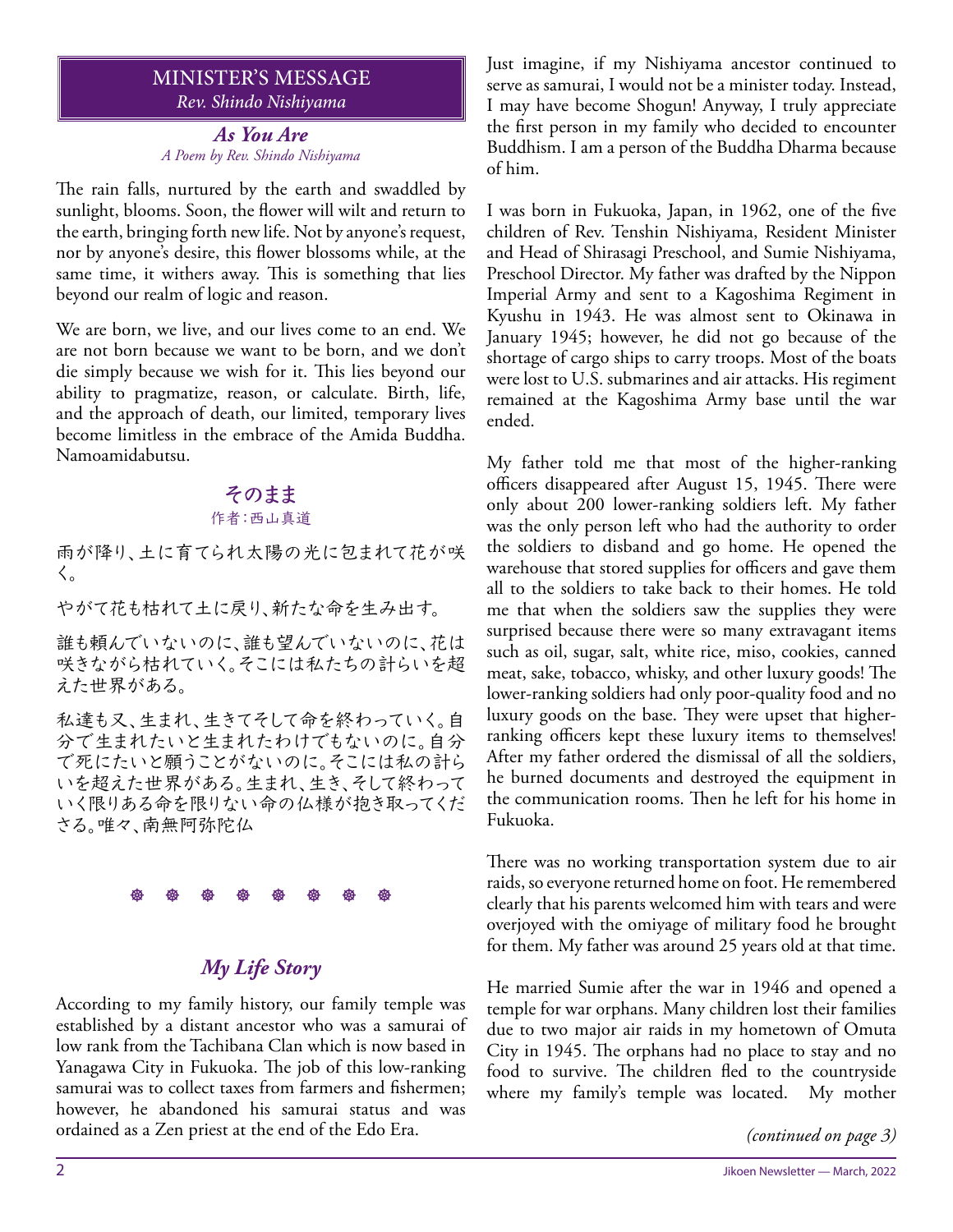# *(continued from page 2)*

described some of the orphans who died on the riverside, in ditches between rice fields, or on the side of the road. She told me that the smell of death was strong, especially in the summertime. Because of these awful conditions, my parents decided to open the temple to save the lives of the children.

My father asked temple members to donate food and clothes for the children. Somehow, the children were saved, and they recovered from illnesses resulting from malnutrition. After 1950, my parents committed themselves to opening a childcare center, which later became Shirasagi Preschool. It was licensed by the local government and continues to the present day. The first school building used materials from a public school that was attacked by fighters and closed after the war. My father negotiated with the government to use the lumber that was not damaged. Temple members volunteered to carry the material from the former public school to the preschool building site behind the main temple hall. My father recalled that temple members worked hard to bring the old dismantled wooden boards over a distance of five miles. Additionally, members leveled the hill behind the temple for the school building with great effort and difficulty due to Japan's post-war chaos.

*(To be continued)*

# TEMPLE NEWS

# *Annual Memorial Service Schedules for March & April 2022*

### *1st Year Service died in 2021*

| March 11, 2021 Mrs. Hiroko Shimabukuro (102)     |
|--------------------------------------------------|
| March 23, 2021  Mr. Martin Haruto Kinjo (90)     |
| March 30, 2021  Mrs. Nancy Chiyoko Isa (88)      |
|                                                  |
| April 13, 2021 Mr. Aaron Sunao Shimabukuro (70)  |
| April 21, 2021 Mrs. Doris Toshiyo Yamaguchi (90) |
| April 26, 2021  Ms. June Hatsue Oganeku (88)     |
|                                                  |

### *3rd Year Service died in 2020*

| March 8, 2020 Ms. Kathrine Yasuko Shimabukuro (99)   |  |
|------------------------------------------------------|--|
| March 31, 2020  Mr. Shoichiro Itomura (82)           |  |
| April 9, 2020 Mrs. Kikue Okuhara (97)                |  |
|                                                      |  |
| April 23, 2020 Mr. Kenneth Katsuyoshi Matsumoto (78) |  |

# *2022 Memorial Service Schedules*

| 1st Year Memorial  passed away in 2021         |
|------------------------------------------------|
| 3rd Year Memorial passed away in 2020          |
| 7th Year Memorial passed away in 2016          |
| 13th Year Memorial passed away in 2010         |
| 17th Year Memorial passed away in 2006         |
| 25th Year Memorial passed away in 1998         |
| 33rd Year Memorial passed away in 1990         |
| 50th Year Memorial passed away in 1973         |
| Call Rev. Nishiyama at 808-845-3422 to make an |
|                                                |

### *7th Year Service died in 2016*

| March 2, 2016  Mrs. Pauline Yoneko Nakachi (88) |
|-------------------------------------------------|
| March 3, 2016  Mr. James Kazuo Toyota (79)      |
| March 21, 2016 Mrs. Kameko Sueyoshi (90)        |
| March 31, 2016 Mrs. Yoshiko Shimabukuro (101)   |
| April 3, 2016Mrs. Shigeko Kiyabu Nakahara (96)  |
| April 5, 2016 Mr. Fukuo Nakai (90)              |
| April 13, 2016 Rev. Chikai Yosemori (84)        |
| April 25, 2016Mr. Takamitsu Arakaki (91)        |

### *13th Year Service died in 2010*

| March 8, 2010 Mrs. Kama Tengan (108)               |
|----------------------------------------------------|
| March 12, 2010  Mr. Larry Susumu Kaneshiro (84)    |
| March 14, 2010  Mrs. Shizuko Tengan (84)           |
| March 17, 2010Mrs. Elaine Kikue Kay Kaneshiro (94) |
| March 25, 2010 Mrs. Yasu Yamasato (98)             |
| March 29, 2010  Mr. George Kojin Tokuhama (92)     |
|                                                    |
| April 10, 2010 Mr. Michael Saito (66)              |

### *17th Year Service died in 2006*

| March 2, 2006  Mr. Kamegoro Uehara (76)        |
|------------------------------------------------|
| March 3, 2006 Mrs. Harriet Hanae Baboza (58)   |
| March 10, 2006  Ms. Joyce Fukio Miyasato (84)  |
| March 19, 2006  Mr. Myron Junichi Zaha (60)    |
| March 18, 2006 Mrs. Chiyo Takayesu (95)        |
| March 30, 2006 Mrs. Mary Fumiko Kaneshiro (82) |
| April 5, 2006 Mrs. Toyo Uehara (72)            |

### *25th Year Service died in 1998*

| March 16, 1998  Mrs. Yuriko Mabuni (72) |  |
|-----------------------------------------|--|
| April 19, 1998Mr. Shinichi Kiyabu (68)  |  |

### *33rd Year Service died in 1990*

| March 5, 1990  Mr. Richard Tamashiro (75) |  |  |  |  |
|-------------------------------------------|--|--|--|--|
|-------------------------------------------|--|--|--|--|

*(continued on page 4)*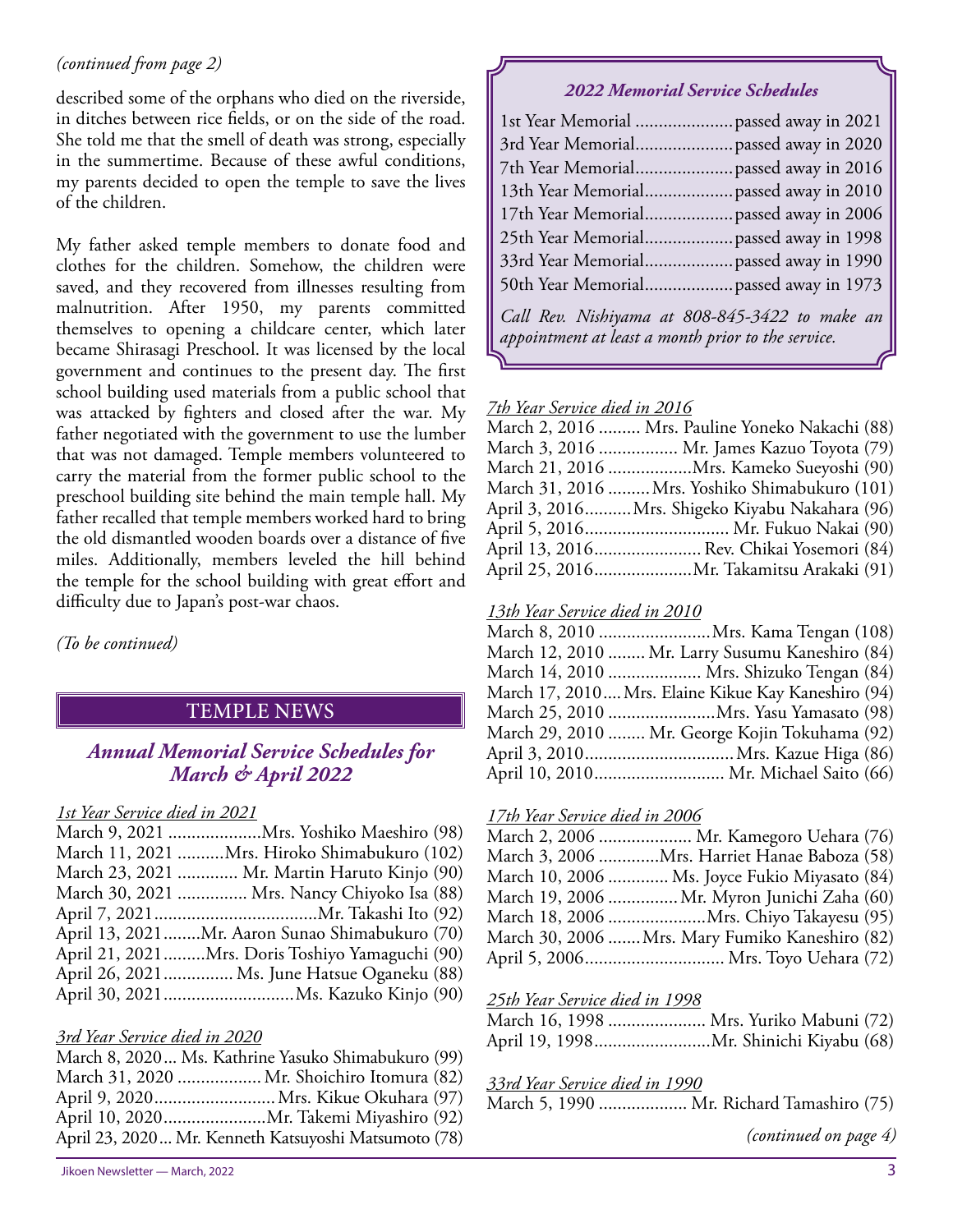# *(continued from page 3)*

| March 27, 1990  Mr. Mori Kobashigawa (85)    |
|----------------------------------------------|
| March 31, 1990  Mr. Tom Shigemi Fujioka (79) |
|                                              |
|                                              |
| April 11, 1990Mr. Wayne Seizen Tamanaha (64) |
| April 12, 1990 Mr. Seitaro Sakihara (74)     |
| April 15, 1990 Mrs. Matsu Tamashiro (92)     |
|                                              |
|                                              |



# HILITES FROM HQ NEWS UPDATES *(February, 2022)*

# *"Compassion of my Religion's Founder"* Bishop Eric Matsumoto

Recently, an invitation from Murabbi (Missionary) Matiullah Joyia of the Ahmadiyya Muslim Community of Hawaii was extended to the Honpa Hongwanji Mission of Hawaii to participate in the 2nd World Religions' Conference with the theme "Compassion of my Religion's Founder." At the conference, 6 world religions (Baha'i, Buddhism, Christianity, Hinduism, Judaism and Islam) presented a variety of chants or sacred readings and the compassion of their respective faiths. Honpa Hongwanji Mission of Hawaii, Office of the Bishop was honored to be asked to represent the Buddhist Tradition while Rev. Yuika Hasebe chanted "The Tradition of Shinran Shonin" (Shonin Ichiryu no Sho) as our contribution.

I began by explaining that the Buddhist Tradition is vast and varied in its approach as it recognizes that people's individual abilities and capabilities differ. Thus, I often refer to the illustration of a large tree or a spectrum to describe Buddhism. Further, as we all know, the Founder of Buddhism is the Historic Buddha, Sakyamuni, who was born in Ancient India as Prince Siddhartha Gautama, but for this presentation, I focused on Shinran Shonin, who we revere as the Founder of Jodo Shinshu or Shin Buddhism.

Although I have to admit I had to think about what I would share for as we know Shinran Shonin would never say about himself that he was compassionate. Of course, this is not to say that we of later ages cannot regard him as being compassionate for he truly was!

I decided to focus my presentation on Shinran Shonin's

gratitude for the Great Compassion of Amida Buddha. For Shinran Shonin, the Compassionate One is Amida Buddha, not himself. Shinran Shonin, out of awareness of Amida Buddha's compassion, was moved to share that compassion with others. In a poem of hymn, he wrote

*Persons who truly realize shinjin As they utter Amida's Name, Being mindful of the Buddha always, Wish to respond in gratitude to the great benevolence.*

Thus, for Shinran Shonin, even in exile, he devoted the latter half of his 90 year life to sharing the Wisdom and Compassion of Amida Buddha or the Buddha of Immeasurable Life and Infinite Light as expounded in the Larger Sukhavativyuha Sutra in which a universal Buddha whose reach is cosmic in proportion makes unprecedented vows to lead all with no exceptions to Supreme Enlightenment to the extent that this Buddha conditions the Buddha's own personal attainment of Perfect Enlightenment with the enlightenment of all other forms of life. In almost all of the 48 vows made by this Buddha, the phrase, "If, when I attain Buddhahood, (if such and such is not so) …may I not attain perfect enlightenment." are part of the vows.

In the Jodo Shinshu or Shin Buddhist Tradition, Enlightenment reaches out to us, not as rigorous and demanding religious practices or even in the form of meditation, but the Calling Voice of Enlightenment beckoning us to please wholeheartedly entrust, just as you are, in the Compassionate 18th Vow. Shinran Shonin's reading of the 18th Vow, in part, is

*If, when I attain Buddhahood, the sentient beings of the ten quarter, with sincere mind entrusting themselves, aspiring to be born in my land, saying my Name perhaps even ten times, should not be born there, may I not attain the supreme enlightenment.* 

Thus, in the Jodo Shinshu Pure Land Tradition, central is the Buddha's Name of "Namo Amida Butsu." It is the form in which the Buddha approaches us and at the same time the Great Practice and also our gratefully responding to it by reciting it in awareness, joy and gratitude of that all-inclusive and all-embracing compassion. Ultimately, even our awareness and gratitude are because of the Buddha's compassion not my own compassion or endeavor. Therefore, our entrusting can be described as an Endowed True Entrusting brought forth by Enlightened Wisdom and Compassion, that is Namo Amida Butsu, itself.

*(continued on page 5)*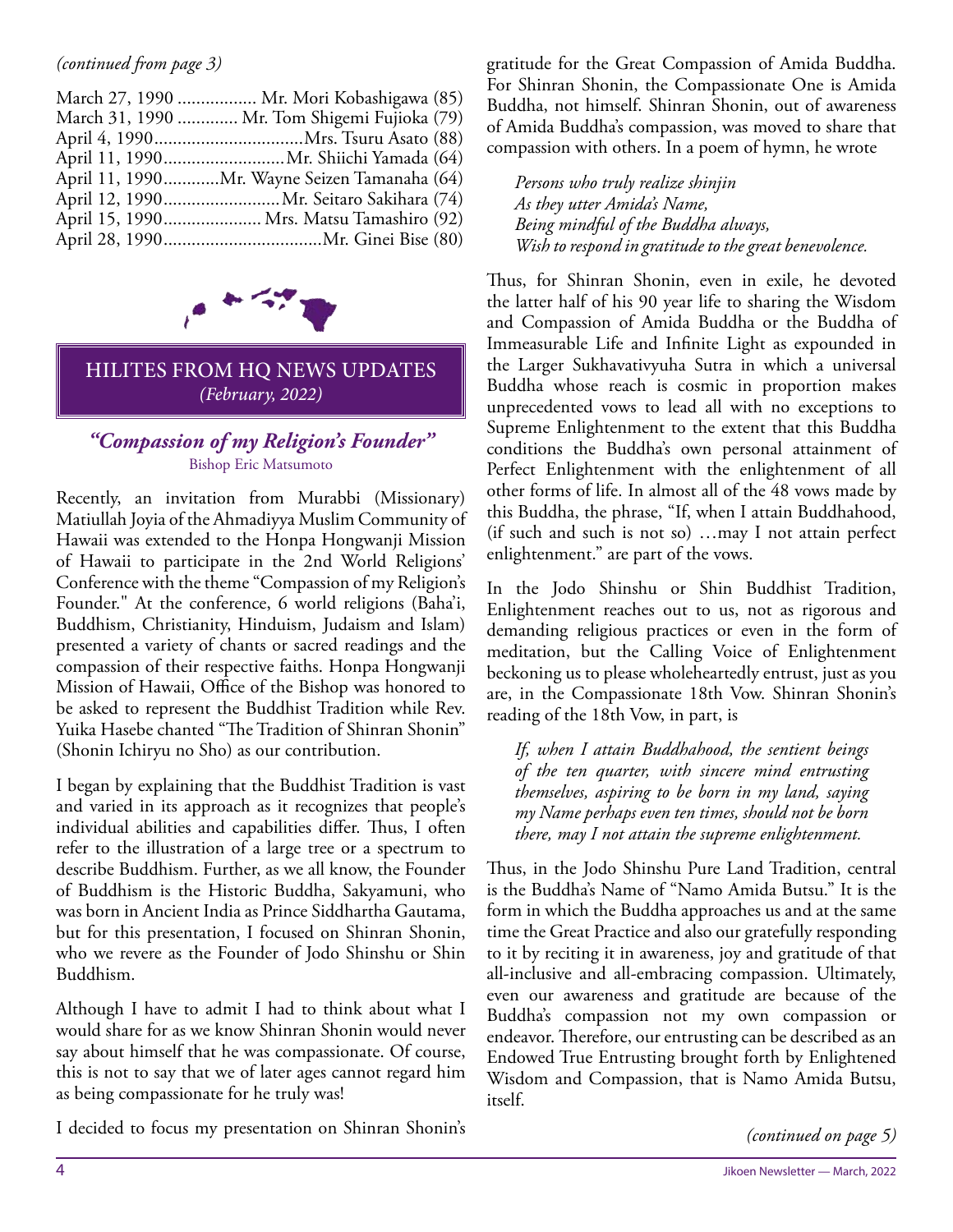# *(continued from page 4)*

As a final point, I introduced the special characteristic of Shin Buddhism as experienced by Shinran Shonin, which truly expressed the all-inclusiveness and all-embracing aspect of Great Compassion which reaches out to save the "spiritually foolish being" (bonbu). I made sure to mention that this quote (to follow from the Tannisho) is often misinterpreted as endorsing negative behavior which it does not! It adds a new dimension to Great Compassion. If Great Compassion is great compassion it has to be equally accessible and applicable to one and all including those who by some other standards may not be included. Great Compassion reaches out to those who are not able to help themselves and thus only speaks of True Entrusting. For it is the nature of Great Compassion or the Buddha of Immeasurable Life and Infinite Light to include all. Thus, Shinran is known to have said,

*Even a good person attains birth in the Pure Land, so it goes without saying that an evil person will." "It is impossible for us, who are possessed of blind passions, to free ourselves from birth-and-death through any practice what(so)ever. Sorrowing at this, Amida made the Vow, the essential intent of which is the evil person's attainment of Buddhahood. Hence, evil persons who entrust themselves to Other Power are precisely the one who possess the true cause of birth. Accordingly, he said, "Even the good person is born in the Pure Land, so without question is the person who is evil.*

Many people were confused about the true nature and intent of Great Compassion and thus Shinran Shonin devoted his entire latter part of his life clarifying what the Shin Buddhist Teaching was all about, a non-dichotomous Compassion.

To close, Shinran Shonin said,

*How joyous I am, my heart and mind being rooted in the Buddha-ground of the universal Vow, and my*  thoughts and feelings flowing within the dharma*ocean, which is beyond comprehension! I am deeply aware of the Tathagata's immense compassion, and I sincerely revere the benevolent care behind the masters' teaching activity. My joy grows ever fuller, my gratitude and indebtedness ever more compelling. Th erefore, I have selected [passages expressing] the core of the Pure Land way and gathered here its essentials.*

Again, it was out of awareness, joy and (especially) gratitude of Amida Buddha's Great Compassion, which



he found embracing a "spiritually foolish being" that he saw himself as, that motived Shinran Shonin to dedicate his life to sharing about Great Compassion so that others too would come know and experience Great Compassion. Thank you very much.

Namo Amida Butsu.

# *Giseikai Message from the Jodo Shinshu Hongwanji-ha Gov. Gen. Biship Chiko Iwagami*

On the occasion of the Honpa Hongwanji Mission of Hawaii 110th *Giseikai*, which is being conducted online, I humbly extend my appreciation to you, the ministers and sangha representatives from throughout the state of Hawaii. I would also like to express my heartfelt gratitude to you all for your continuing efforts in propagating

*(continued on page 6)*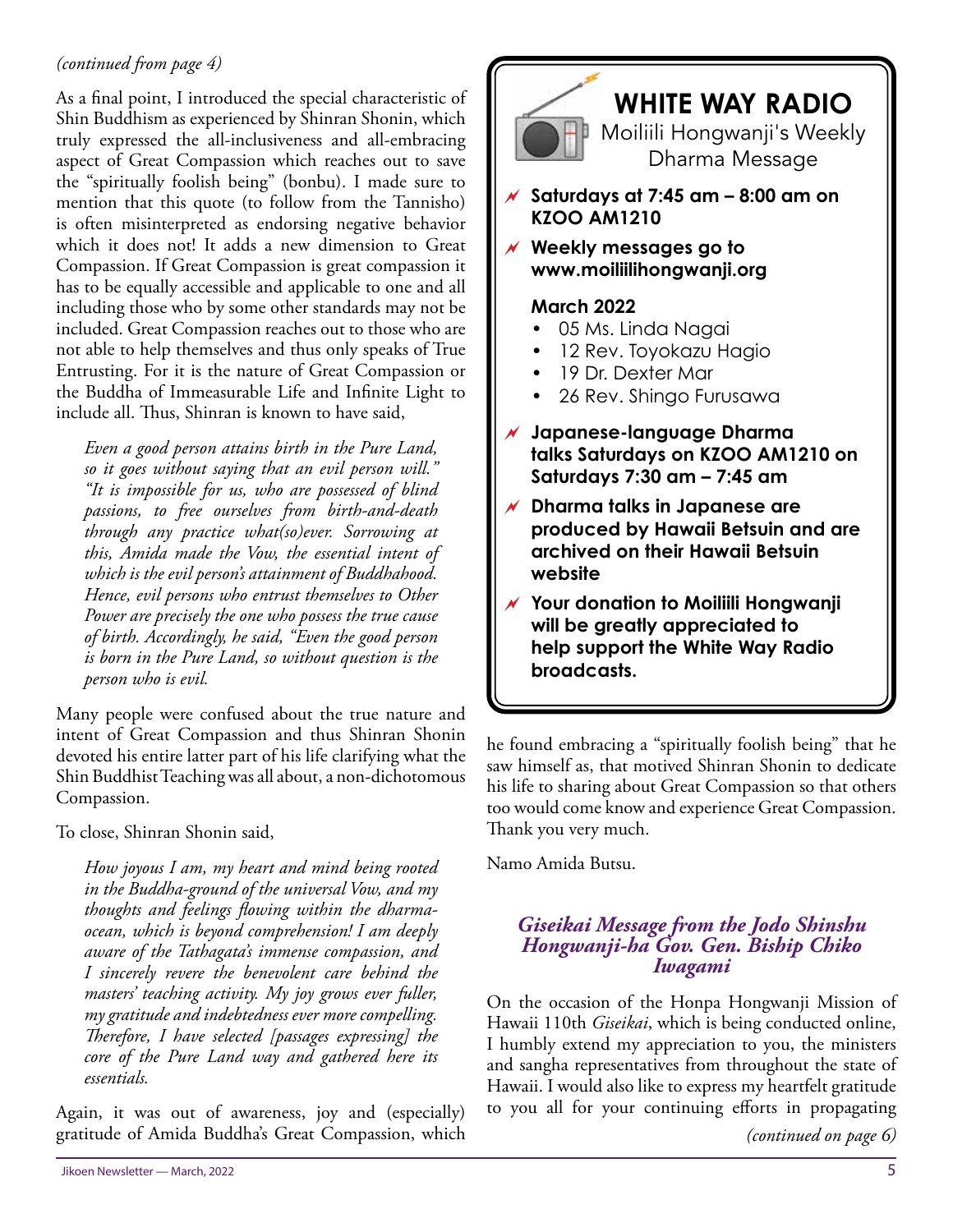# *(continued from page 5)*

Jodo Shinshu and maintaining the temples within your respective districts.

I would first like to extend my condolences to those who lost their lives to COVID-19 and offer my sympathy to the people who are currently undergoing treatment for the disease.

With the surge of a new variant, the pandemic shows no signs of ending. Its influence goes far beyond the individual and health risks, and is leading to great social division as a result from the anxiety of being infected as well as the groundless rumors and disagreements on preventive measures. Being aware that these issues are caused by our own self-oriented mindset that every one of us possesses as a human being, I cannot help but renew ,my appreciation for the value of Buddhist life relying on the Dharma as the foundation.

In his Message on the Completion of the Inner Altar Restoration of the Hall of Amida Buddha at Hongwanji, Monshu Ohtani Kojun provides us with the following words: "Through upholding Shinran Shonin's teaching and constantly reflecting on ourselves as foolish beings filled with selfish desires and attachments, we come to feel gratitude for the working that Amida Buddha extends us out of great compassion. In today's world where we see so much social division and discrimination occurring, let us respect and support each other while spreading the Dharma and enlarging the circle of fellow nembutsu friends." Receiving this message, let us listen to the teaching even more earnestly, living with the Dharma as our guide. Thus, we are able to strive to live each day to its fullest sharing in the joy and sadness of others.

As announced, the Joint Celebration of the 850th Anniversary of Shinran Shonin's Birth and the 800th Anniversary of the Establishment of the Jodo Shinshu Teaching will be observed at Hongwanji in 2023, and we are preparing for the occasion. It would be wonderful if we are able to celebrate this special event together with all of you in Kyoto.

In closing, it is my hope that the Honpa Hongwanji Mission of Hawaii will continue to prosper and that many fruitful results will arise from this annual meeting.

> *February 11, 2022 Governor General Iwagami Chiko Jodo Shinshu Hongwanji-ha*

# *HHMH 110th Legislative Assembly (Giseikai)*

The 110th Legislative Assembly (Giseikai) of the Honpa Hongwanji Mission of Hawaii was held on February 11-12, 2022 virtually via Zoom. All programs such as Opening Service (Memorial Service for the Ingo recipients in 2021 as well as past ministers and members of HHMH), Plenary Session, Presentations, Installation of Officers, Directors, Advisors, Sanmu, and Kanji ministers, and Special Recognition of the retirement of Rev. Kevin Kuniyuki and Rev. Toyokazu Hagio were conducted online.

Delegates from the Hongwanji temples throughout Hawaii discussed and passed the following resolutions:

- 1. 2022 HHMH Budget
- 2. HHMH Bylaws Amendment Relating to Article VII: Board of Directors
- 3. Consolidation of Papaaloa Hongwanji and Honohina Hongwanji
- 4. Establish a Honpa Hongwanji Statewide Newsletter
- 5. Establish a Honpa Hongwanji Statewide Online Calendar
- 6. Establish an Annual Endowment Campaign
- 7. Provide a Permanent Annual Subsidy to Pacific Buddhist Academy
- 8. Provide Capital Funds for Hilo Hongwanji Preschool New Preschool Construction
- 9. Condolence and Appreciation Reverend Yoshiko Shimabukuro, Reverend Yoshikazu Saito, Reverend Yoshiaki Fujitani, Yoshio Kijima, Kiyoko Imada, Earl Iwao Mukai and Stanley Yoshio Oishi.

There were several interesting and informative presentations shared with Legislative Assembly attendees. Joshua Hernandez-Morse, Head of School for the Pacific Buddhist Academy, and Ivan Nakano of Hilo Hongwanji presented updates on the Pacific Buddhist Academy and the soon to be built new Hilo Hongwanji Preschool. Both institutions provide a curriculum based on Buddhist values with the goal of developing young adults who live and share these values with their communities.

Other presentations included: Doris Oshiro shared information about the Planned Giving Program at Jikoen called the "Legacy of Gratitude Fund", Rev. Toshiyuki Umitani updated everyone regarding plans for the

*(continued on page 8)*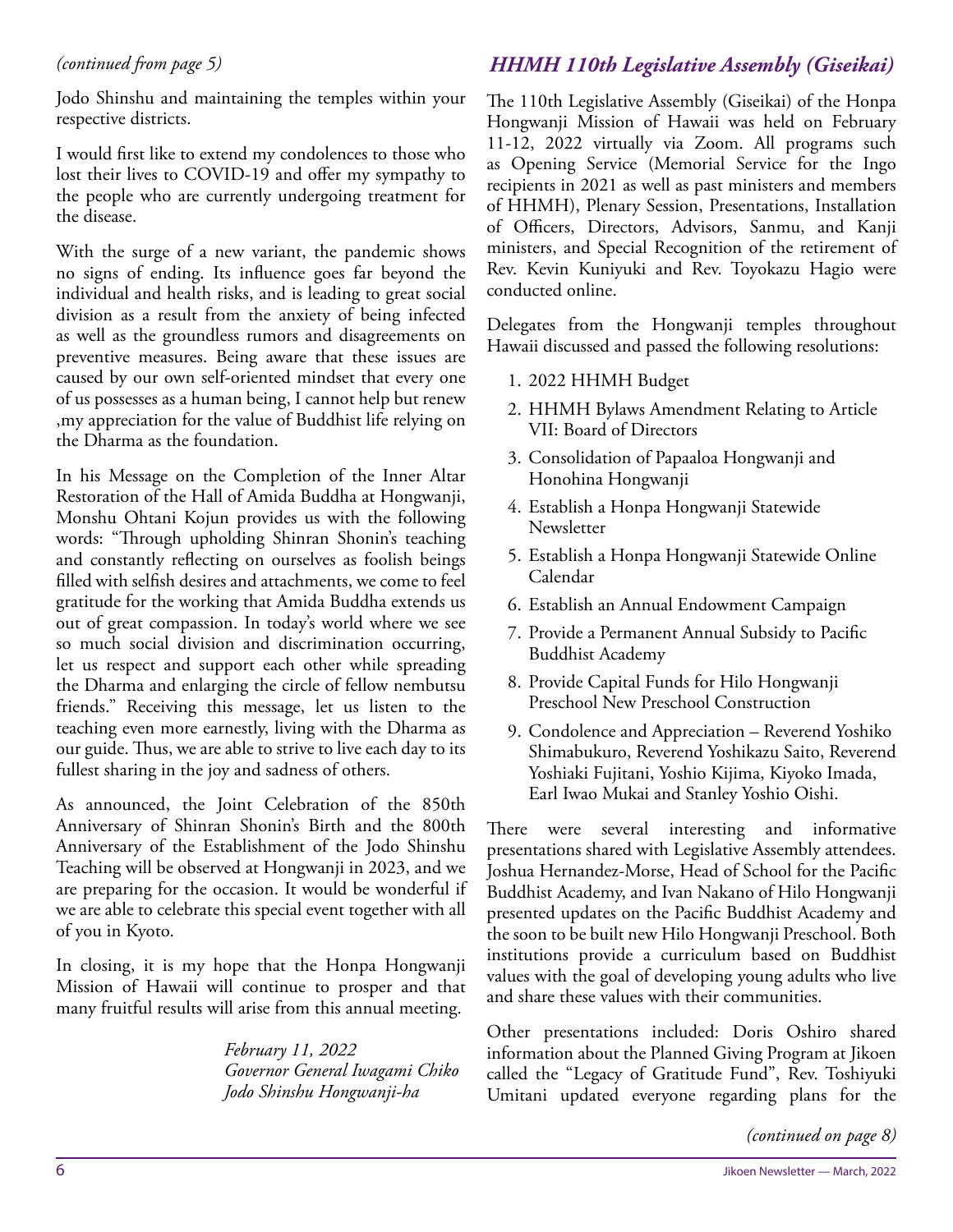# **Honpa Hongwanji Hilo Betsuin's Zoom Spring Seminar**

**Saturday, March 12, 2022**  *10:00 a.m. - 12:00 p.m.*



Speaker:

**Rev. Patricia Kanaya Usuki**

*Minister, San Fernando Valley Hongwanji Buddhist Temple*

**"Finding Happiness in a Viral Age:** 

**Exploring Peace, Happiness, and Well-being, Guided by the Buddha-dharma and Nembutsu Teachings."** 

Hear her presentation and join the discussion!

**Zoom link & information: https://zoom.us/j/93470607158? pwd=NTdqRDBaUmhSQ2VXZHM5ZzdGOEZGUT09 Meeting ID: 934 7060 7158 Passcode: HHHB**

*For more information, call the temple office at (808) 961-6677*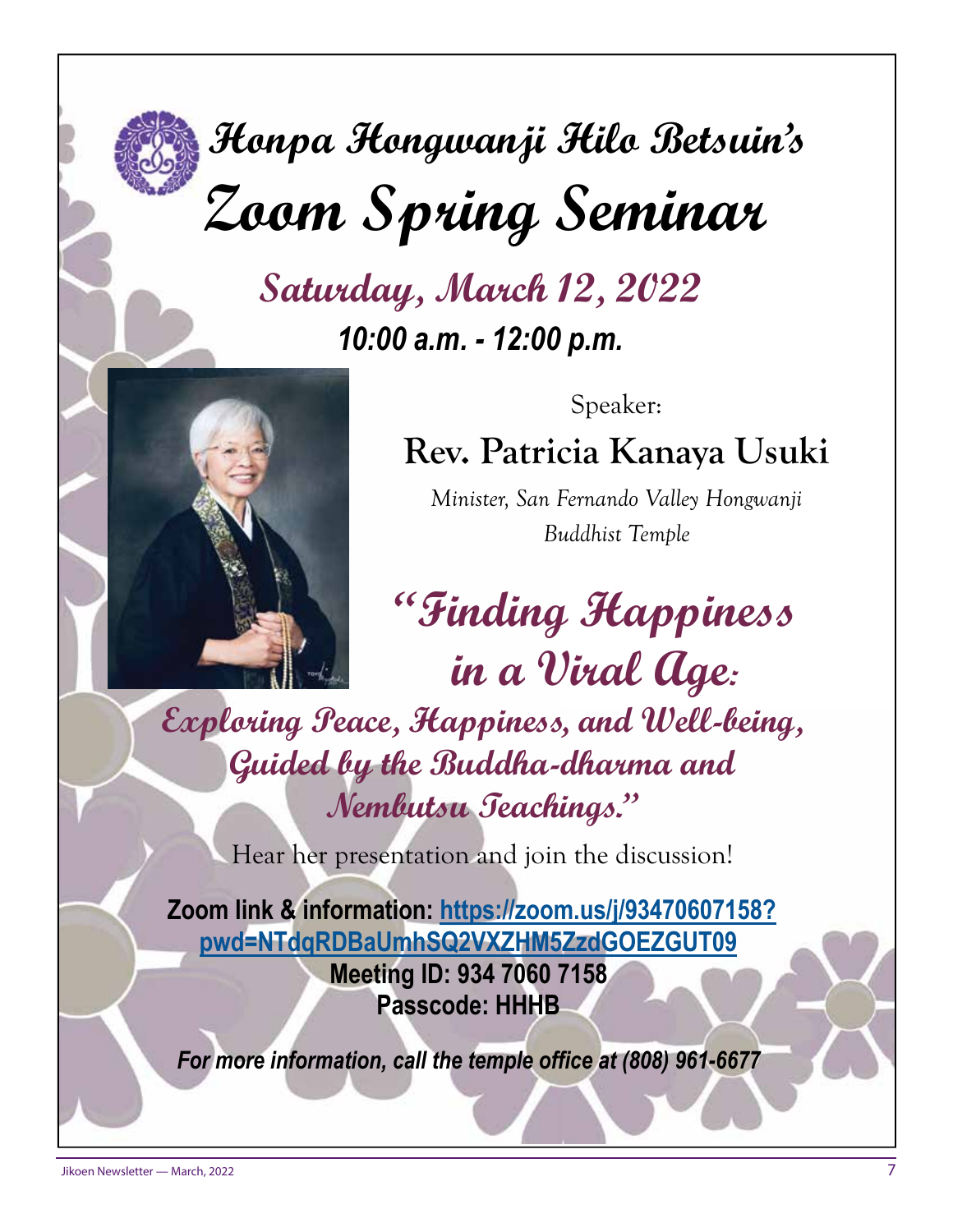# *(continued from page 6)*

upcoming 850th/800th Commemoration in 2023 and 2024 and Rev. Kiyonobu Kuwahara informed everyone of the work being done at the Jodo Shinshu International Office (JSIO) in San Francisco, California. Also, Cindy Alm and Stacy Bradshaw shared the changes that helped some temples with responding to the financial crisis brought on by the COVID-19 pandemic and a virtual presentation by the youth of the Hawaii Federation of Jr. YBA.

Legislative Assembly attendees were asked to respond to two polls designed to assess interest in future events-a possible Joint Conference in 2024 or 2025 (similar to the Joint Conference in 2018) and the State Lay Convention scheduled for Oahu in September 2022.

Honpa Hongwanji Mission of Hawaii expresses our deepest gratitude to all those who attended and supported the second virtual Legislative Assembly.

# *Condolences*

**Ms. Lily Yoshiko Horio**, a member of Jikoen Hongwanji Mission, passed away October 17, 2021. Ms. Horio served as the President of Jikoen Hongwanji Mission Mission from 2005 through 2012. She was also a Hawaii Kyodan Director, Dharma School teacher, and director for Jikoen Choir for many years. The Ingo of ICHI-JOU-IN 一乗 院 which means "One who contributed to the spread of the One Buddha Vehicle" in recognition of her life of Nembutsu was conferred by Bishop Eric Matsumoto on December 29, 2021.

**Mr. David Shunichi Ikawa**, a member of Honpa Hongwanji Hilo Bestuin, passed away on January 15, 2022. Mr. Ikawa served as the President of Honpa Hongwanji Hilo Betsuin from 1975 through 1977. He was also a Choir Director and Scout Master of Troop 23 both for over 50 years of service. The Ingo of I-YOO-IN 威曜院 which means "Majestic Brilliance" in recognition of his life of Nembutsu was conferred by Bishop Eric Matsumoto on February 5, 2022.

# *Ministerial Assignments*

**Rev. Tatsuo Muneto**, was assigned as Acting Rimban of Honpa Hongwanji Hawaii Betsuin as of January 1, 2022.

**Rev. Yuika Hasebe**, was assigned as Assistant Rimban (Fuku Rimban) of Honpa Hongwanji Hawaii Betsuin as of January 1, 2022.

**Rev. Arthur Kaufmann**, currently serving at Lihue Hongwanji Mission as its Resident Minister, will be retiring from the active ministry of Honpa Hongwanji Mission of Hawaii as of February 28, 2022.

(Ministers of Kauai District Minister's Association are asked to oversee Lihue Hongwanji Mission during the absence of the resident minister.)

# *2022 BCA National Council Meeting*

Ms. Cindy Alm (Honpa Hongwanji Hawaii Betsuin) and Ms. Doris Oshiro (Jikoen Hongwanji Mission) will represent Honpa Hongwanji Mission of Hawaii and attend the 2022 Buddhist Churches of America National Council Meeting, which will be held via Zoom on March 5, 2022 and March 11-13, 2022. This meeting will be hosted by Central California District Council of the BCA.

# *Papa'aloa Hongwanji Mahalo Service*

"Celebrating 118 years Papa'aloa Hongwanji Mahalo Service" was held, officiated by Bishop Eric Matsumoto with Rev. Shinji Kawagoe, on Wednesday, January 19, 2022 at Papa'aloa Hongwanji Mission. Papa'aloa Hongwanji President, Jerry Broughton and Hawaii Kyodan President, Dr. Warren Tamamoto shared the history and their memories of the temple. 20 people attended the in-person service and 70 people joined to the online Livestreaming service.

The new journey of Papa'aloa Hongwanji Sangha is starting with their merging with the Honohina Hongwanji Sangha.

# *Hilo Hongwanji Preschool Groundbreaking Ceremony*

Sunday, January 30, 2022, marked the Groundbreaking Ceremony for what will become our new Hilo Hongwanji Preschool building. Covid restrictions meant the day's activities were attended by a very small number of invited guests. Rimban Kazunori Takahashi and Reverend Joshin Kamuro officiated over a meaningful service. Bishop Eric Matsumoto and State President, Dr. Warren Tamamoto delivered messages via Zoom. Kyodan President Burt Tsuchiya and Chairman Ivan Nakano spoke of "Okagesamade" and the significance of remembering

*(continued on page 9)*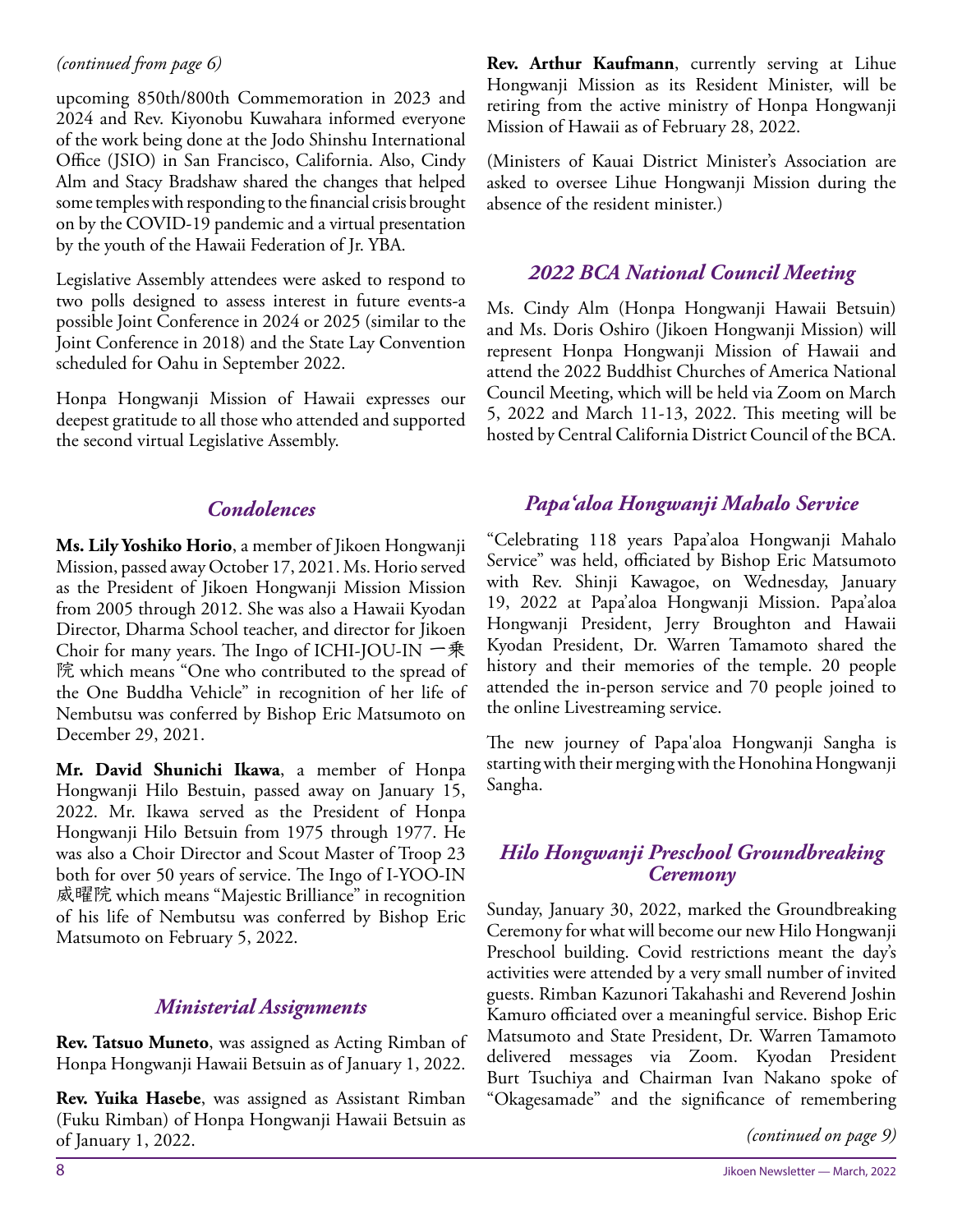### *(continued from page 8)*

our forefathers and contributions that continue to have meaning for us.

Special guests included Roberta Chu, representing the Kono Foundation, our Lead Donor. Their gift of \$1,000,000 assures attainment of our Capital Campaign goal. The new construction will be named The Hiroaki, Elaine & Lawrence Kono Foundation Building. Toby Taniguchi represented Koichi & Taniyo Taniguchi, founders of KTA Super Stores and K. Taniguchi, Ltd Also in attendance were Neil Fujiyama, contractor and Yen Wen Fang, architect/engineer for this project. (Note: Neil grew up in our temple. His parents are Stanley and Judith Fujiyama.)

# *PBA's 16th Annual Taiko Festival*

Tickets are on sale now for PBA's 16th Annual Taiko Festival at Moanalua High School's brand-new Performing Arts Center! The event will take place on March 13, 2022 at 4:00 p.m. The theme is *Kishikaisei*, meaning rebirth, and it encourages us to persevere through a difficult situation. Seating is restricted to 50% capacity, so be sure to choose your seats before they sell out!

Tickets are available for purchase online here: *https:// events.ticketspicket.com/agency/3ebc2635-8576-465b-82a8-c7b790f5bf7e/events/e0fac1c3-b1f7-48fd-9a97-*

### *2095c1492286*

For making donations or becoming a sponsor to help offset production costs, please visit the PBA website: https://pacificbuddhistacademy.org/giving/taiko-festival All proceeds will enhance programs offered at Pacific Buddhist Academy.

# *BSC 2022 Spring Seminar*

*Date:* March 25th and 26th , 2022

*Time:* Friday, 7-8:30 p.m. (HST) Saturday, 10-11:30 a.m. (HST)

*Topic:* Dharma Through the Eyes of Youth

Panelists on Friday will be the Federation of Junior YBA Hawaii Officers, Manami Alspach, Chihiro Okawa, Kana Suzuki, Jay Yokoyama, and Naho Umitani. There will be a Q&A Session after the Panel Discussion.

Saturday presents Jacob Chang, former HHMH Youth Coordinator as our guest speaker, along with panelists Wayde Toyama, Dwight Matsuo, and Wayne Yoshioka. There will be a Q&A session after the talk.

Please use the link to register (http://bit.ly/ bscspringsession2022).

Registration Deadline by March 18th. This seminar will be held via Zoom

# SHOTSUKI JOYOUS MONTHLY MEMORIAL SERVICE

*Shotsuki Monthly Service* is a time to remember our loved ones and a time to express gratitude in Gassho. This memorial service is held on the first Sunday of each month at 9:00am, in memory of those whose date of death falls in that month. We also recognize the efforts of those who have passed and thank them for their continuing influence in our lives and for giving us the opportunity to share the Buddha-Dharma.

### **Due to the Covid-19/variant situation and recent rise in cases, all in-person services and events have been canceled until further notice.**

*Here are our loved ones who will be remembered in the month of April, 2022:*

Jinei Arakaki ~ April 25, 2020 (98) Takemitsu Arakaki ~ April 25, 2016 (91) Eisuke Asato ~ April 22, 1996 (74) Tsuru Asato ~ April 4, 1990 (88)

Ginei Bise ~ April 28, 1990 (80) Laura Shigeno Maeshiro Freeman ~ April 3, 2018 (88) Toshiko Fujita ~ April 27, 2015 (89) Yasuo Gushi ~ April 29, 2003 (91) Laura F. Hieda ~ April 13, 2020 (84) Katherine Matsui Higa ~ April 6, 1999 (86) Kazue Higa ~ April 3, 2010 (86) Miyeko Higa ~ April 10, 1999 (76) Yoshi K. Higa ~ April 17, 2012 (81) Eiso Hokama ~ April 18, 2005 (82) Harry Ishikawa ~ April 24, 2015 (75) Kiyoko Ishikawa ~ April 6, 2014 (98) Takashi "Rosa" Ito ~ April 7, 2021 (92) Eleanor Mitsue Itomura ~ April 10, 2013 (81) Lionel Jakahi ~ April 14, 2014 (71) Mrs. Kazumi Kaneshiro ~ April 28, 2013 (90) Shinichi Kiyabu ~ April 19, 1998 (68)

*(continued on page 10)*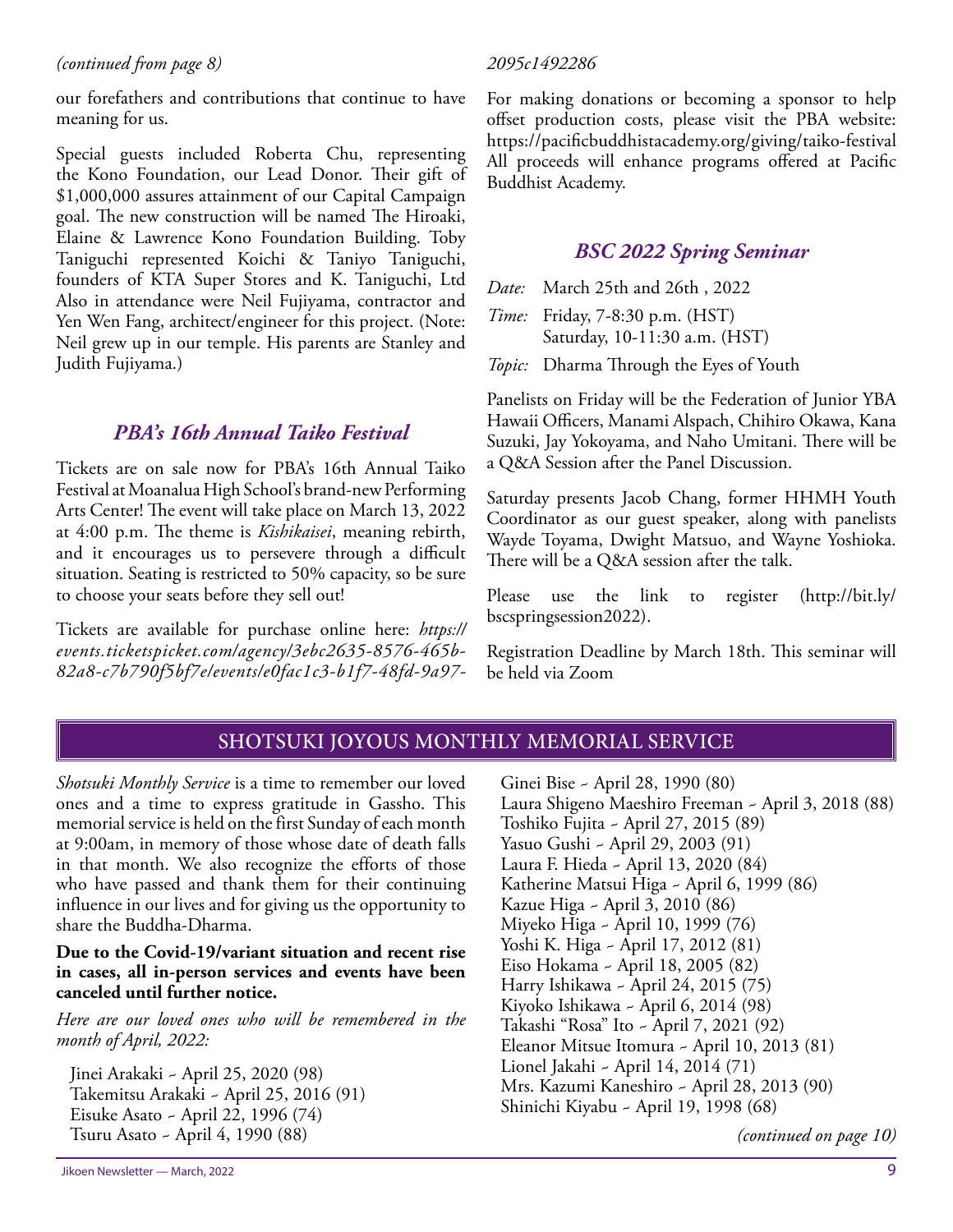### *(continued from page 9)*

Kenneth Kiyoshi Kaneshiro ~ April 6, 2020 (90) Kikue Kaneshiro ~ April 7, 2016 (98) Richard Tsutomu Kaneshiro ~ April 2, 2012 (76) Thomas Masaichi Kaneshiro ~ April 18, 2001 (73) Margaret Naomi Kawashima ~ April 16, 2015 (58) Hisashi Kikuchi ~ April 20, 2001 (85) Kazuko Kinjo ~ April 30, 2021 (90) Shizue Kino ~ April 30, 2015 (101) Chizuko Kishimoto ~ April 28, 2005 (92) Toshiko Kotani ~ April 9, 2001 (79) Sadako Matayoshi ~ April 19, 2004 (84) Kenneth Katsuyoshi Matsumoto ~ April 23, 2020 (78) Takemi Miyashiro ~ April 10, 2020 (92) Tatsuko Miyasato ~ April 27, 2017 (94) Shigeko Kiyabu Nakahara ~ April 3, 2016 (96) Fukuo Nakai ~ April 5, 2016 (90) Kyoko Nakama ~ April 18, 2000 (97) Clara Mieko Nakasone ~ April 1, 2019 (98) Nobushige Nakasone ~ April 8, 2003 (91) Beatrice Kimiko Higa Nishizawa ~ April 12, 2015 (94) June Hatsue Oganeku ~ April 26, 2021 (88) Kikuye Okuhara ~ April 9, 2020 (97) Henry Oshiro ~ April 15, 2013 (91) Jeanette Misaye Oshiro ~ April 30, 2019 (73) James Seiei Oshiro ~ April 12, 2003 (78) Kosuke Oshiro ~ April 19, 1999 (94) Michael Saito ~ April 10, 2010 (66)

Seitaro Sakihara ~ April 12, 1990 (74) Akira Sakima ~ April 6, 2007 (88) Aaron Sunao Shimabukuro ~ April 13, 2021 (70) Shoyei Shimabukuro ~ April 25, 1992 (98) Yoshiko Shinsato ~ April 4, 2013 (89) Derek Ichiro Shiroma ~ April 27, 2019 (57) Dr. Teitsu Shirota, Jr. ~ April 15, 2017 (75) Warren Seizen Tamanaha ~ April 11, 1990 (64) Matsu Tamashiro ~ April 15, 1990 (92) Rose Tokie Tamashiro ~ April 25, 2013 (84) Hiroshi Tamayori ~ April 2, 2011 (94) Doris Miyome Tanaka ~ April 4, 2018 (100) Dora Mitsue Tengan ~ April 21, 2009 (84) Jared Makana Isamu Teruya ~ April 7, 2013 (12) Yoshiko Toma ~ April 23, 2013 (90) Edward Kiyoshi Tomasu ~ April 14, 2014 (71) Toyo Uehara ~ April 5, 2006 (72) Masako Wauke ~ April 21, 2002 (84) Shiichi Yamada ~ April 11, 1990 (64) Doris Toshiyo Yamaguchi ~ April 21, 2021 (90) Kame Yamaguchi ~ April 8, 2000 (101) Reverend Chikai Yosemori ~ April 13, 2016 (84) Richard Masahiro Yokogawa ~ April 1, 2011 (65)

### *Namu Amida Butsu*

*IMO Lily Horio*

If you would like to honor your loved one, please call the office at 808-845-3422 or email jikoen.info@gmail. com with your name and contact information and we will get back to you. Mahalo!

## DONATIONS FROM JANUARY 18, 2021 THRU FEBRUARY 11, 2021

| General Operations (\$1 - \$99).                 | -----------                                      | <b>IMO</b> Lily Horio                            | <b>Miscellaneous (\$300 - \$499)</b>                          |
|--------------------------------------------------|--------------------------------------------------|--------------------------------------------------|---------------------------------------------------------------|
| ----------                                       | ----------                                       | ----------<br>IMO Lily Horio                     | ----------<br>IMO Richard T. Jakahi                           |
| ----------                                       | ----------                                       | ----------<br><b>IHO</b> Alice Kino              | <i><b>Offertory</b></i>                                       |
| ---------                                        | <b>General Operations (\$700 -</b><br>\$899)     | <b>Miscellaneous (\$100 - \$299)</b>             | 01/30/22 Service\$10.00                                       |
| ----------<br>---------                          | Anonymous                                        | ----------<br>IMO Steven Higa                    | Thank you for your                                            |
| ----------<br>----------                         | <b>Social Concerns Donation (\$1)</b><br>- \$99) | ----------<br>IMO Dr. Albert H. Miyasato         | <i>generous support!</i>                                      |
| ----------                                       | ----------<br><b>Social Concerns Donation</b>    | (17 years memorial)<br>IMO Paul T. & Fumie Asato | 有難うございます                                                      |
| ----------<br><b>General Operations (\$100 -</b> | $(S100 - S399)$<br>----------                    | (25 years memorial), IMO Jean<br>Kimiko Kawakami | <b>Correction: The header</b>                                 |
| \$499)<br>----------                             |                                                  | ----------<br>IMO Richard & Ayano                | for February's donations<br>incorrect.<br>list<br>was<br>- It |
|                                                  | Ho'onko (\$1 - \$99)<br>Anonymous                | Nishimiya (Shotsuki)<br>----------               | should<br>have<br>read<br>2021<br>"December<br>20.            |
|                                                  | ----------                                       | New Year's<br>----------                         | thru January 17, 2022."<br>We apologize for the               |
| ----------<br>----------                         | Miscellaneous (\$1 - \$99)<br>Anonymous          | <i>Offertory</i>                                 | error.                                                        |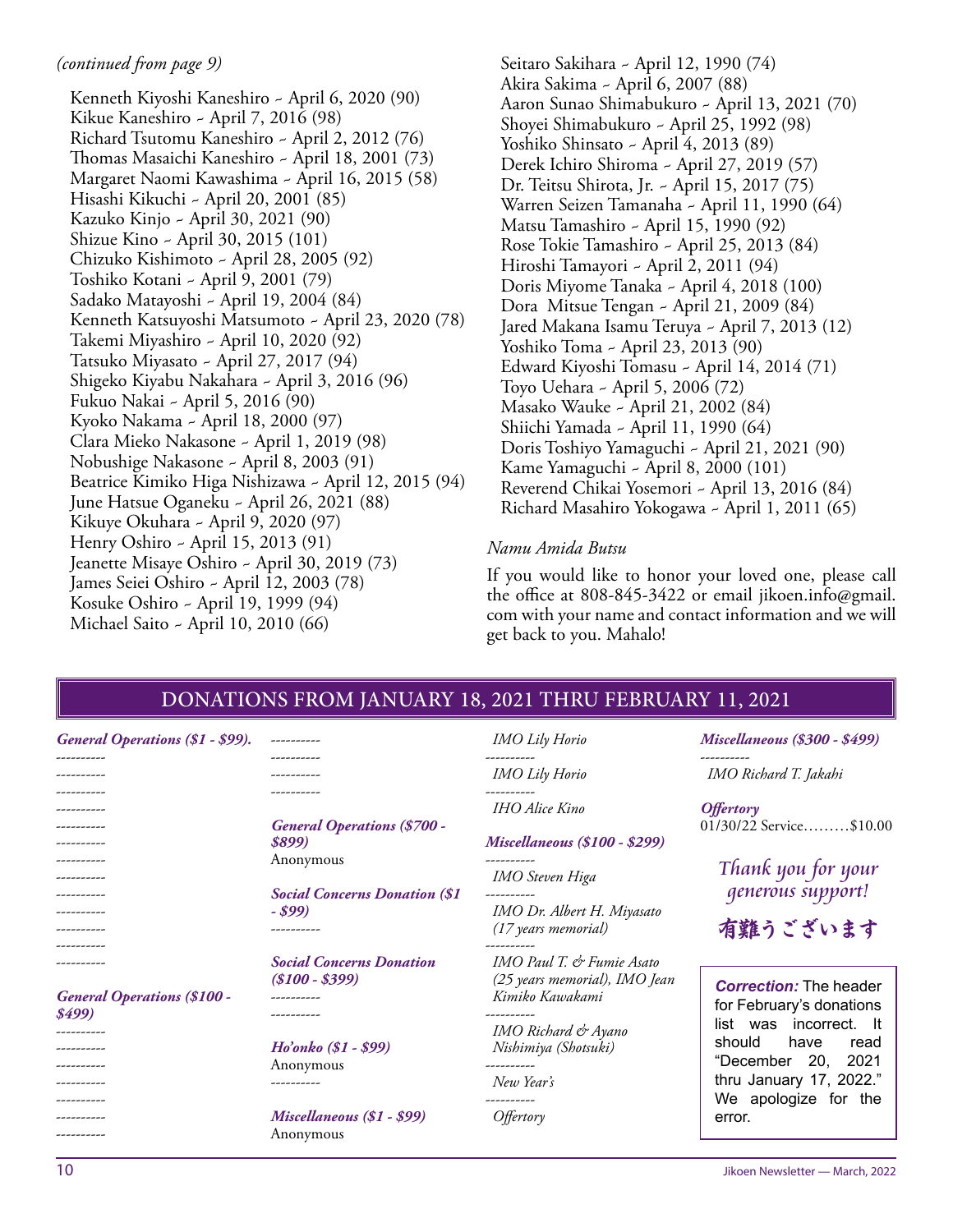# 2022 MEMBERSHIP FORM



**Jikoen Hongwanji Mission** 1731 N. School St., Honolulu, HI 96819 Phone: (808) 845-3422 www.jikoenhongwanji.org E-mail: jikoen.info@gmail.com

Please encourage former Jikoen members, your family, and friends to renew their membership or join our congregation. We would love to see everyone at our services and events throughout the year!

#### MEMBERSHIP BENEFITS:

- Learn about the Buddha's teachings and use daily
- Receive the monthly Jikoen Newsletter
- Receive the Honpa Hongwanji Statewide calendar and newsletter
- Dharma Messages from Sensei
- Fellowship after Sunday services, light refreshments served
- Use of facilities and services for wedding, ceremonies, and memorials
- Discounted hall rental for private parties
- 24/7 on-call emergency ministerial services
- Jikoen Lumbini Preschool and Hongwanji schools benefits
- Rev. Nishiyama's smiling face

### **PERSONAL** (Please complete form, include any changes or corrections and mail with payment to Jikoen.)

| Name:                                                                                                                         |                  | Year of Birth:         |      |  |
|-------------------------------------------------------------------------------------------------------------------------------|------------------|------------------------|------|--|
| Address:                                                                                                                      |                  |                        |      |  |
| City:                                                                                                                         | State:           | Zip Code:              |      |  |
| Home Phone: 808-                                                                                                              | Cell Phone: 808- |                        |      |  |
| email:                                                                                                                        | email2:          |                        |      |  |
| <b>FAMILY</b>                                                                                                                 |                  |                        |      |  |
| Spouse's Name:                                                                                                                |                  | Year of Birth:         |      |  |
| Home Phone: 808-                                                                                                              | Cell Phone: 808- |                        |      |  |
| email:                                                                                                                        |                  |                        |      |  |
| Dependent Children's Names:                                                                                                   |                  |                        |      |  |
| May we call on you or your family to assist with any temple activities?<br>$\square$ Yes<br>$\square$ No                      |                  |                        |      |  |
| $\Box$ PRINTED (by mail)<br>Which format would you like to receive your newsletter?<br>DIGITAL (by email)                     |                  |                        |      |  |
| Annual Membership Fee: □ Individual (\$90.00) □ Family (\$180.00)                                                             |                  |                        |      |  |
| Please make checks payable to Jikoen Hongwanji Mission and turn this form in to our office OR send to our mailing<br>address. |                  |                        |      |  |
| FOR OFFICE USE: Member# ____________ Date Paid ______________                                                                 |                  | Check Number _________ | Cash |  |